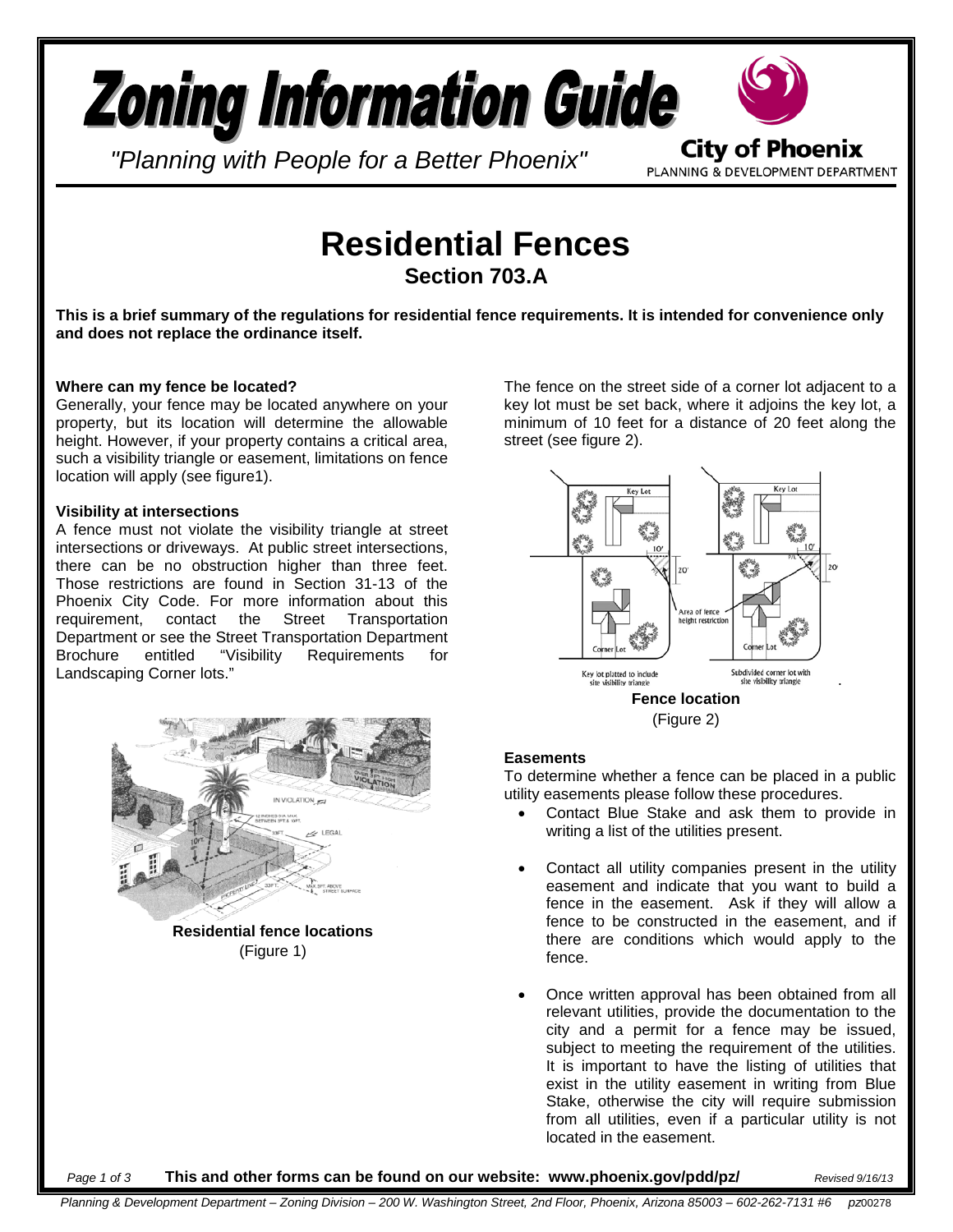#### **How tall can my fence be?**

Fences in a required front-yard setback shall be limited to a height of **forty (40) inches**.

• For properties located within a Historical Preservation Overlay District fences or freestanding walls in the front yard, may not exceed a maximum height of three (3) feet, and are conditioned upon obtaining a certificate of appropriateness or no effect in accordance with Section 812 of the Phoenix Zoning Ordinance

The required front yard setback is measured from the property line, not from the paved part of the right-of-way.

*Note:* In residential districts it is common for the right-ofway to extend beyond the paved street or sidewalk. This area is typically

landscaped and maintained by the property owner and may appear to be part of the lot, but is actually within the right-of-way*.* 

Fences located within or bounding a rear or side yard are permitted at a height not to exceed **six (6) feet**, except under certain circumstances discussed below.

#### **What exceptions are there to fence height limits in a front yard?**

- A fence, not to exceed fifty-four (54) inches may be erected within a front yard adjacent to an arterial street, subject to a use permit and where not prohibited by Section 31-13 of the City Code.
- Residential developments subdivided after May 2, 2008 that share a common property line with an undeveloped property zoned for non-residential uses must construct an eight (8) foot solid fence or freestanding wall along the common property line, unless the location of the required wall is modified by the Planning and Development Department when there is a tract or easement immediately adjacent to the common property line. All other fencing that does not share a common property line with a parcel zoned for non-residential uses must comply with the provisions of Section 703.
- Where a property line abuts or is adjacent to a freeway right-of-way, a noise mitigation wall exceeding the height limits in Section 703.A.2 under the following conditions:
	- 1. The lot is in an area for which there is an approved Freeway Mitigation Specific Plan.

2. Wall height is indicated for that area in the Specific Plan or a noise analysis demonstrating that the proposed wall height Is required to reduce the noise level from freeway traffic to sixty-five dBa(a) Ldn in outdoor living area adjacent to the freeway.

#### **How is fence height measured?**

The height of a fence or freestanding wall shall be measured from the higher of the adjacent finished grade elevations, which elevation shall be the average measured perpendicular within fifty feet of the fence (see figure 3).



**Measuring Fence Height** (Figure 3)

#### **What type of fence can I construct?**

Per Zoning Ordinance Section 507 Tab A: Chain link fencing with plastic or metal slats, sheeting, nondecorative corrugated metal and fencing made or topped with razor, concertina, or barbed wire shall not be used where visible from public streets or adjacent residential areas. Alternatives exist, such as spiked or decorative wrought iron (see figure 4), high walls, and barrier type landscaping that can provide site security without contributing an adverse image to adjoining property.



**Wrought-iron fencing** (Figure 4)

*Page 2 of 3* **This and other forms can be found on our website: www.phoenix.gov/pdd/pz/** *Revised 9/16/13*